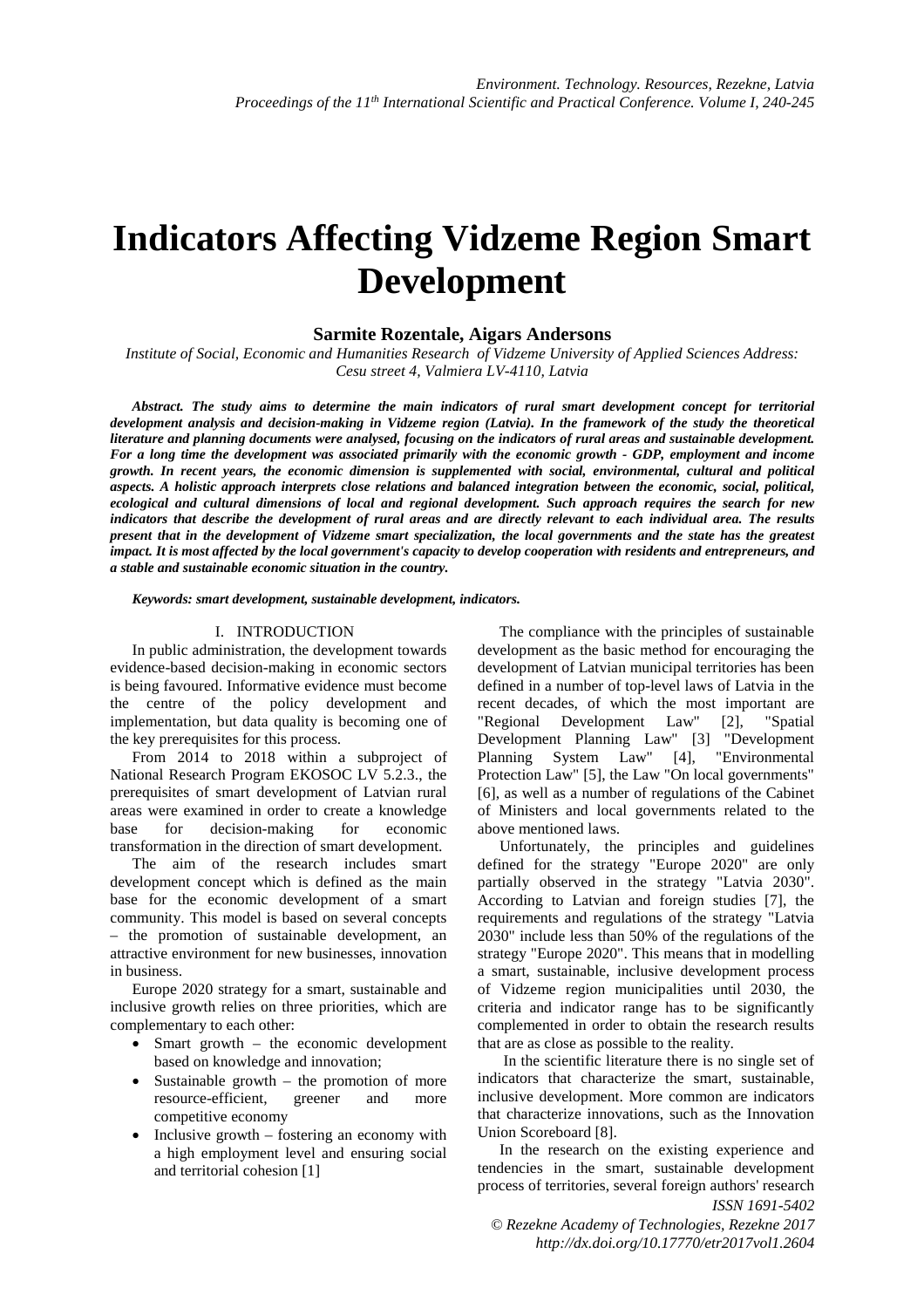emphasizes the need to more extensively use the methods which are based on a quantitative data analysis, not just descriptive qualitative data analysis[7], [9]. In recent studies, a great importance in the development of rural areas is attached to local resources. This includes decentralised governance; collaboration of all stakeholders, different innovative operational approaches based on the identity of the place and highly developed human capital. Rural space development is determined by the ideas, activities and initiatives of the local residents promoting regional diversity and quality of services.

Both qualitative and quantitative indicators should be applied to regional development models. Different theories and development indices and indicators are applied in various countries. Most often, they are divided into four dimensions: economic, social, environmental-institutional and political.

This study specifically analyses the impact of institutional indicators since a number of respectable researchers have considered them as important and included them in their work. Institutional and political indicators include the opportunity to participate in decision-making, transparent work of a local government, sustainable authority and business management [10].

The study aims at measuring the impact of institutional indicators in Vidzeme region by defining impact instruments and their significance for each dimension.

#### II.MATERIALS AND METHODS

The methodological basis of the research consists of 3 research methods: the analysis of sustainable development strategies of Vidzeme municipalities, the survey of residents (n-250), AHP method for identifying the key factors of rural development for the concept of smart area development.

Evaluating the published strategic and operational planning documents of Vidzeme municipalities, it can be concluded that sustainability is usually referred to as a goal in itself, a result of a certain process, although it should be mostly regarded as an evaluation mechanism for a variety of other real-life processes, and a set of tools that can determine whether a particular region has the smart, sustainable development prospects and to what extent. The largest problem in the process of determining the sustainability is the assessment of such indicators which are characterized as "intangible measurements" - they are not found as numerical values in annual reports or statistical reports of municipalities, but at the same time they can be significant indicators that may indicate the future prospects [11]. Therefore, there is currently a variety of assessment methods practically developed for measuring the smart sustainable development indicators, but so far none of them has become a

worldwide recognized standard or a generally accepted measurement system.

At the moment it is very important for the municipalities of Vidzeme region to identify the impact indicators in order to determine whether they function in accordance with the smart, sustainable development principles. After determining and measuring the weak points of a municipality, it is possible to significantly increase the operational efficiency. During the study, the authors summarized the institutional indicators of the smart, sustainable development by analysing the sustainable development strategies of the municipalities of Vidzeme region and by using the in-depth interviews of local government employees acquired during the preceding stage of the research. The employees were asked a question: Which indicators, in your opinion, have affected the economic activity in the territory administered during the last five years? The summary of the results is shown in Table 1.

Table 1

| Labels for the Operation of Indicators                                                                                                                                                                                                       |                 |
|----------------------------------------------------------------------------------------------------------------------------------------------------------------------------------------------------------------------------------------------|-----------------|
| Indicators                                                                                                                                                                                                                                   | Label           |
| State as an institution                                                                                                                                                                                                                      |                 |
| a) Maintaining favourable economic situation in the<br>country                                                                                                                                                                               | V <sub>1</sub>  |
| b) Maintaining the stability of legislation                                                                                                                                                                                                  | $\overline{V2}$ |
| c) Development of a tax system that promotes the<br>economic activity                                                                                                                                                                        | V3              |
| d) Ensuring the access to the EU funding                                                                                                                                                                                                     | $\overline{V4}$ |
| e) Successful operation of the financial equalization<br>fund                                                                                                                                                                                | $\overline{V5}$ |
| f) Offers of earmarked subsidies                                                                                                                                                                                                             | V <sub>6</sub>  |
| governments<br>Local<br>local<br>power structures<br>as<br>(deputies – employees)                                                                                                                                                            |                 |
| skills<br>municipality/ town<br>a) The<br>of<br>a<br>local<br>government to attract the EU structural funds and<br>use them successfully                                                                                                     | P <sub>1</sub>  |
| b) Focused and concerted action of deputies in the<br>and<br>implementation<br>development<br>of<br>a<br>municipality/ town development strategy                                                                                             | P <sub>2</sub>  |
| c) The competence of local government staff in<br>municipality development planning and project<br>management                                                                                                                                | P <sub>3</sub>  |
| d) Municipality / town development programme<br>implementation results are systematically assessed<br>and residents are informed of this by way of direct<br>contact or through the local information sources                                | <b>P4</b>       |
| e) The local government maintains close working<br>contacts with local businesses, addressing the key<br>issues important to both sides                                                                                                      | P <sub>5</sub>  |
| favourable<br>The<br>local<br>f)<br>government<br>creates<br>conditions for the activities of NGOs and other<br>groups of the society, and actively involves them<br>in the discussion and implementation of important<br>development issues | <b>P6</b>       |
| Communities living in the territory of a municipality                                                                                                                                                                                        |                 |
| The interest of local residents to take part in<br>a)<br>solving practical issues of a municipality/ town by<br>active participation                                                                                                         | K1              |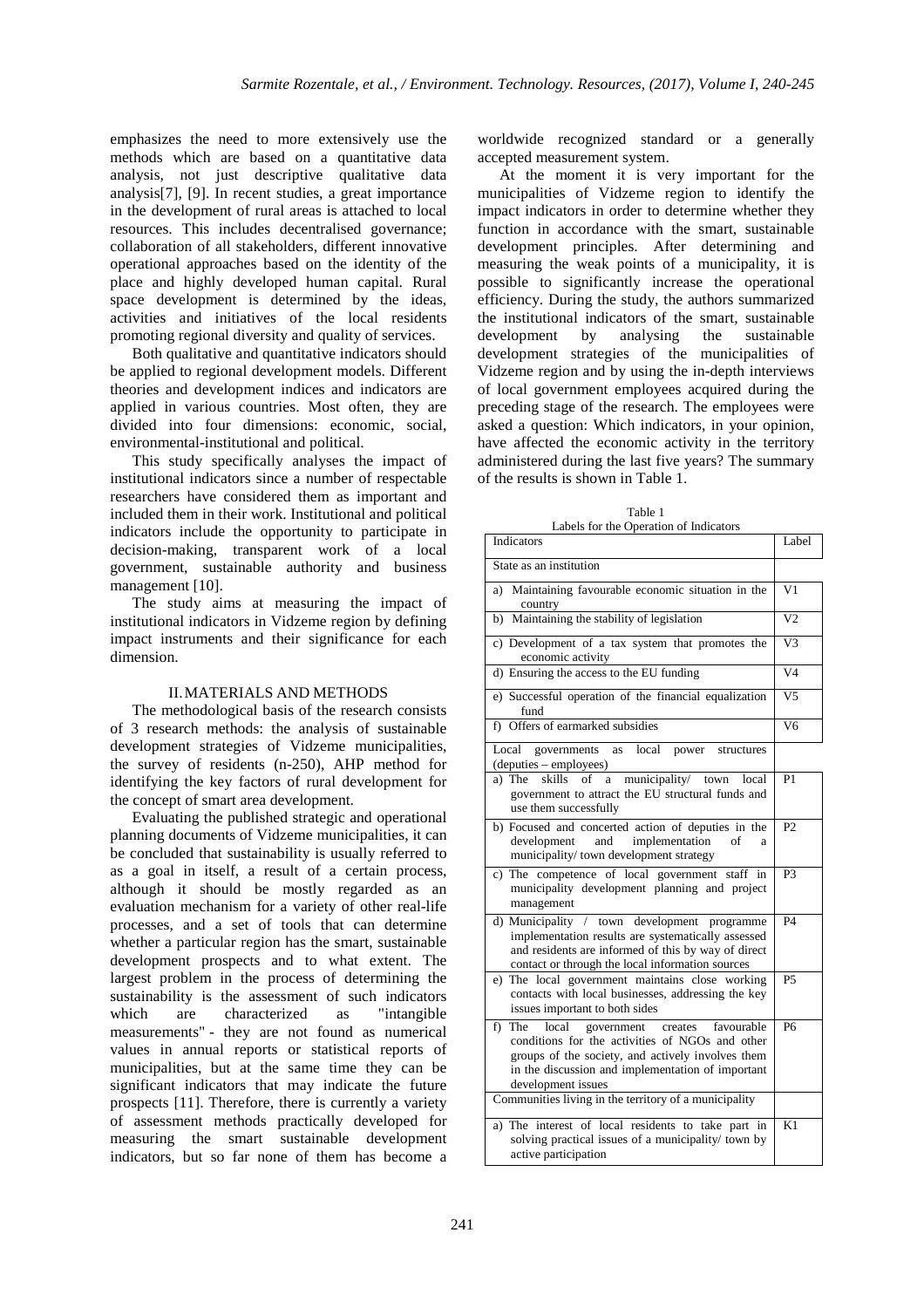| b) The readiness of municipality/ town residents for<br>economic activities in order to increase personal<br>income                                                | K <sub>2</sub> |
|--------------------------------------------------------------------------------------------------------------------------------------------------------------------|----------------|
| c) Activities of particular groups of residents in<br>acquisition and dissemination of ideas<br>of<br>innovative change                                            | K3             |
| d) The readiness of residents to acquire<br>new<br>knowledge by attending lectures, participating in<br>seminars, joining courses                                  | K4             |
| e) Municipality / town residents cooperate not only in<br>cultural and sports activities, but also through the<br>economic cooperation chains or even cooperatives | K5             |
| f) The residents show readiness to accept change in<br>work, society, environment                                                                                  | K6             |

The authors conducted a survey of Vidzeme region residents in order to obtain the real assessment of the population indicators, and the real and optimal impact in Vidzeme of three active elements – the state, local governments and residents.

The survey involved 252 residents of Vidzeme from all municipalities and different population groups. Within the survey the indicators were evaluated from a 3-dimensional perspective proposed by the authors, and with 6 indicators in each dimension (see Table 1). In the survey the participants were asked, first, to assess each indicator on a scale of 0-4, where 4 - high, 3 - medium, 2 - low, 1- negative, 0- no opinion, and, second, to evaluate the real and optimal impact of three active elements in Vidzeme region – the state, the local government and the population.

In order to measure the influence of the population, the local government, the state and the EU policies on these indicators, the Analytic Hierarchy Process (AHP) method was used (the author – Thomas L. Saaty). It is an expert method, based on carrying out an expertise (expert assessment obtaining procedure), and the evaluation of its results using validated mathematical methods [12].

The hierarchy of the problem elements is made from the top - the aim, through intermediate levels containing groups of criteria and criteria, a list of alternatives can be found on the lowest level. It is socalled dominance hierarchy. The process of hierarchy can be seen in Figure 1.

|            | -Defining decision problem              |
|------------|-----------------------------------------|
| $\searrow$ | Developing a conceptual framework       |
| ╲<br>berp. | Setting up the decision hierarchy       |
| Stro       | .Collecting data from experts           |
| $\searrow$ | Employing the pair-wise comparison      |
| $\searrow$ | Estimating relative weights of elements |
| V          | Calculating the degree of consistency   |
| $\searrow$ | Calculating the mean-relative weight    |

Fig. 1. AHP process

By using both of these methods, a qualitative analysis of the research object is achieved, including measurable qualitative indicators which significantly influence the development of the object, forecasting variants that can be ranked, grouping of different objects, indicators, ranking and prioritization, preparation of decisions.

The aim of the hierarchy analysis is the development of Vidzeme region smart specialization. 4 indicators were chosen: indicator A – the population impact characterized by activities of particular groups of residents in acquisition and dissemination of ideas of innovative changes, the involvement of residents in formal and non-formal education, residents' entrepreneurial ability and capacity, the use of residents' disposable resources for income generation; indicator B – the local government impact characterized by the skills of a local government to attract EU structural funds and use them successfully, the competence of employees in managerial decision-making and implementing for the municipality development, the role of a local government for effective use of resources; indicator  $C$  – the state impact characterized by maintaining a stable sustainable economic situation in the country, the state involvement in promoting innovative entrepreneurship, providing the availability of EU funding for the development of smart specialisation in the regions, a successful implementation of the financial equalisation and tax policy; indicator D the EU impact characterized by the influence of cohesion policy and its orientation towards reducing EU regional disparities, the promotion of innovative processes in collaboration with EU member states and regions, the EU strategy and the conditions for the development of entrepreneurship and innovation, creating conditions for regional specialisation and building competitiveness in the EU policy.

As a result of the hierarchy analysis, there are 4 choices for the smart specialisation of Vidzeme region: 1) smart governance, 2) smart resources (natural and environmental resources), 3) smart population, 4) smart economy. 4 professionals were chosen as experts representing a local government, an NGO, Vidzeme Nature Conservation Agency and a scientific institution.

### III.RESULTS AND DISCUSSION

*The operation of indicators referring to the state as an institution in the assessment of residents* 

The sums of the residents' assessment in the dimension of state as an institution are shown in Figure 2. The residents have pointed out that in the state dimension ensuring the availability of EU funding is operating the best. On the contrary, the least successful is the operation of the financial equalization fund.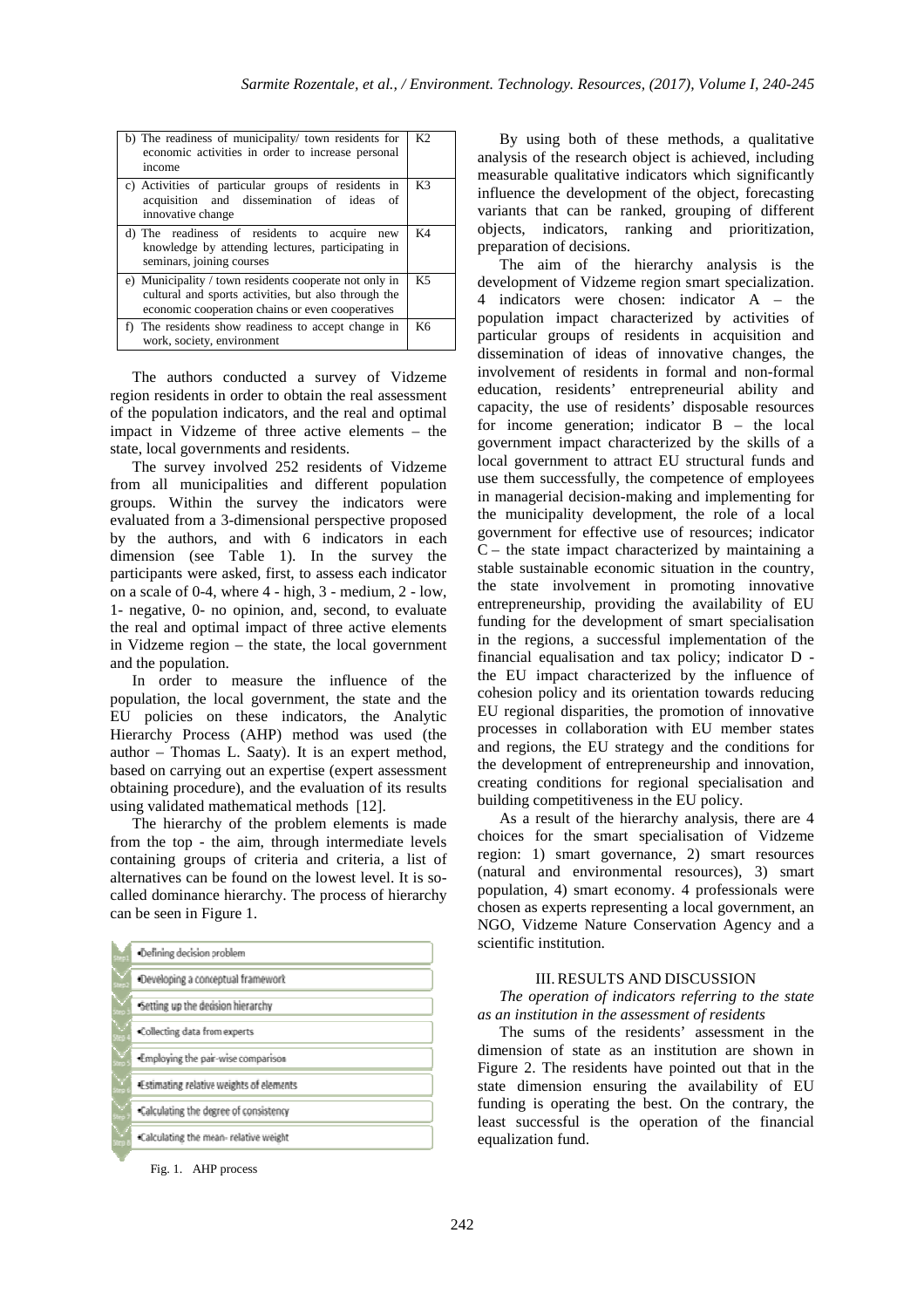

Fig.2. Operation assessment of indicators of state as institution Source: Results of residents' survey

*The operation of indicators referring to a local government as a local power institution in the assessment of residents* 

The sum of the residents' assessment in the dimension of a local government as a local power institution are shown in Figure 3.



Fig.3. Operation assessment of the indicators of a local government as an institution

Source: Results of residents' survey

The residents have indicated that in the dimension of a local government, the most successfully operating indicators are the skills of a municipality or town local government to attract EU structural funds and use them successfully. In contrast, the least successful operation in the local government dimension is assigned to the ability of the municipality to create favourable conditions for the activities of NGOs and other groups of the society, actively involving them in the discussion and implementation of important development issues, the ability of the local government to maintain close working contacts with local businesses, addressing the key issues important to both sides.

*The operation of indicators referring to communities living in the territory of a municipality in the assessment of residents*.

The sums of the residents' assessment in the dimension of communities living in the municipality are shown in Figure 4.



Fig.4. Operation assessment of the indicators of communities residing in the territory of a municipality Source: Results of residents' survey

The residents have indicated that the most successful operation in the dimension of communities refers to the interest of local residents to take part in solving practical issues of a municipality/ town by active participation. On the contrary, the least successfully operating is the ability of municipality/ town residents to cooperate through the economic cooperation chains or even cooperatives, visible readiness to accept change in work, society, environment, the readiness of residents to acquire new knowledge by attending lectures, participating in seminars, joining courses.

On the whole, the municipality dimension has acquired the highest assessment of operation, but the state as an institution – the lowest assessment.



Fig 5. Operation assessment of the indicators of the state, the local government and communities

Source: Results of residents' survey

Residents assessed the state, local government and community real and optimal impact, giving weight or importance. The residents' assessment is shown in the Figure 6.



Fig 6. The assessment of the real and optimal impact of the state, the local government and communities.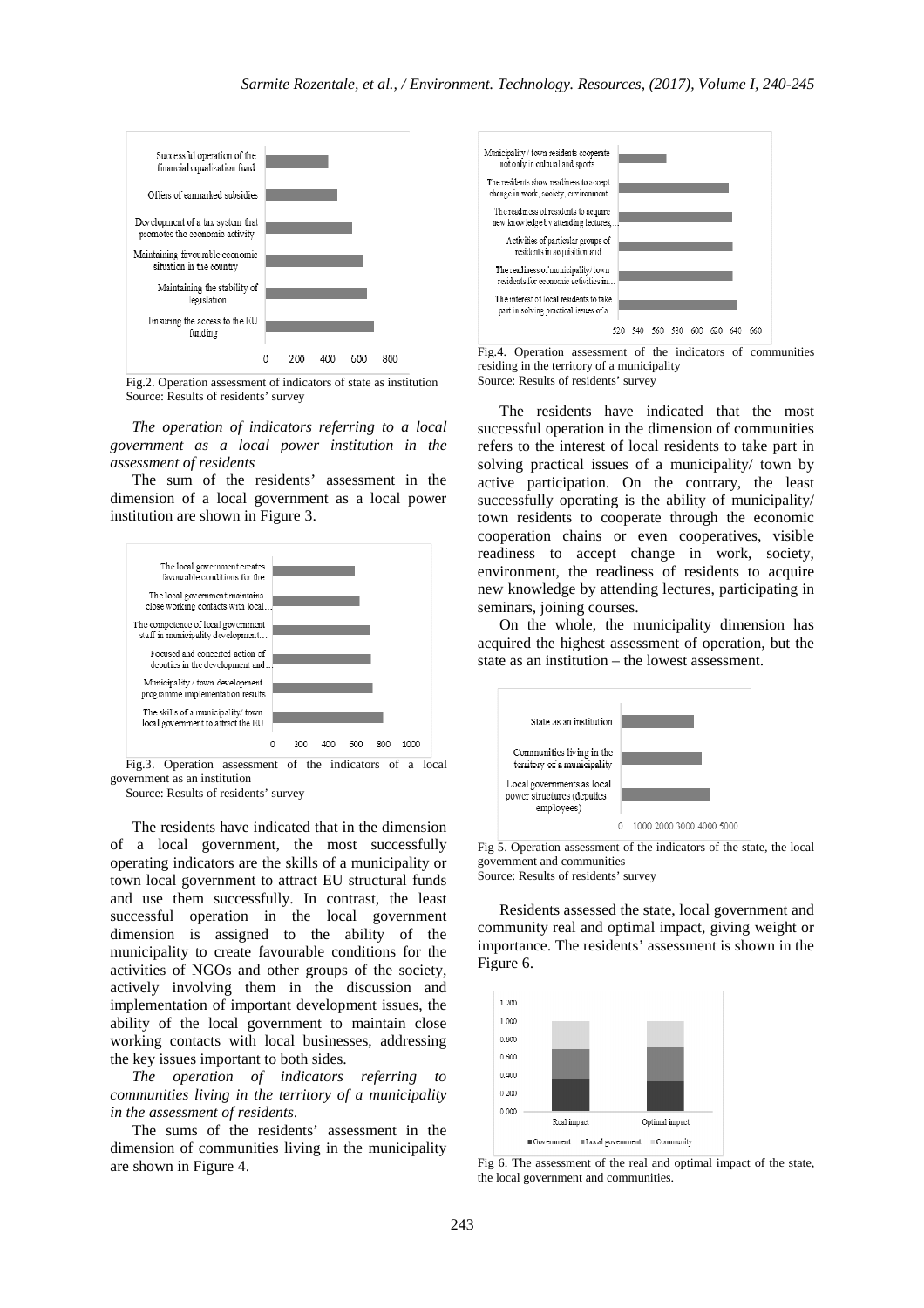In reality the state as an institution has the greatest impact according to the residents' assessment, but the smallest impact – the community. By contrast, the optimal greatest impact should be by the local government, but the smallest – the community.

During the next step the hierarchy analysis was carried out. The hierarchy analysis model as well as the residents' survey measured the state, the local government and the population dimension, with an addition of the EU dimension.

Each dimension was divided into four impact tools (see Table 2)

Impact Dimensions and Impact Tools

Population impact

- a) Activities of particular groups of residents in acquisition and dissemination of innovative changes
- b) Involvement of residents in formal and non-formal education
- c) Residents' entrepreneurial ability and capacity
- d) Use of residents' disposable resources for income generation
- Local Government impact
- a) Ability to attract EU structural funds and successfully use them
- b) Employees competence in managerial decision-making and implementing for the good of municipality development
- c) Ability to establish collaboration with residents and entrepreneurs
- d) Ability to efficiently use resources

#### State impact

- 
- a) Stable and sustainable economic situation in the country<br>b) State involvement in implementing innovative b) State involvement in entrepreneurship
- c) Provision of the availability of the EU funding for the promotion of smart specialisation in the regions
- d) Successful implementation of financial equalisation and tax policy
- EU impact
- a) Impact of the cohesion policy and orientation towards reducing the EU regional disparities
- b) Promotion of innovative processes in the collaboration with EU member states and regions
- c) The EU strategy and conditions for development of entrepreneurship and innovative activities
- d) Creating conditions for regional specialisation and building competitiveness in the EU policy

The results of the hierarchy analysis are shown in Figure 7. The graph shows that the local government has the greatest impact on Vidzeme region smart specialization development - a proportion of 0.28, and the state has the same impact. The EU impact proportion is 0.25, but residents have the least impact proportion – 0.19. The impact of the local government is most affected, first, by its ability to establish collaboration with residents and entrepreneurs, second, by the employees' competence in managerial decision-making and implementing for municipality development, third, by its ability to efficiently use resources, fourth, by the ability to attract the EU structural funds and successfully use them.

The state impact is most affected, first, by maintaining a stable and sustainable economic

situation in the country, second, by provision of availability of the EU funding for the promotion of smart specialisation in the regions, third, by a successful implementation of financial equalisation and tax policy, fourth, by the state involvement in implementing innovative entrepreneurship.

The EU impact is most affected, first, by creating conditions for regional specialisation and building competitiveness in the EU policy, second, by the EU strategy and the conditions for development of entrepreneurship and innovative activities, third, by the impact of cohesion policy and the orientation towards reducing the EU regional disparities, fourth, by the promotion of innovative processes in collaboration with the EU member states and regions.

The impact of the population is most affected, first, by the activities of particular groups of residents in acquisition and dissemination of ideas of innovative changes, second, by the use of residents' disposable resources for income generation, third, by residents' entrepreneurial ability and capacity, fourth, by the involvement of residents in formal and nonformal education.

Thus, in the choice of smart specialization the smart governance direction prevails with the proportion of 0.28. Next is the smart population direction with a slightly smaller proportion of 0.26. The third is smart economy direction with the proportion of 0.26, while the fourth is the smart environment direction with the proportion of 0.22. Among the first three directions the difference is only 0.02, but the difference between the smart economy and smart environment direction is 0.04.



Fig 7. Smart development concept of Vidzeme region

# IV. CONCLUSION

Evaluating the published strategic and operational planning documents of Vidzeme municipalities, it can be concluded that sustainability is usually referred to as a goal in itself, a result of a certain process, although it should be mostly regarded as an evaluation mechanism for a variety of other real-life processes, and a set of tools that can determine